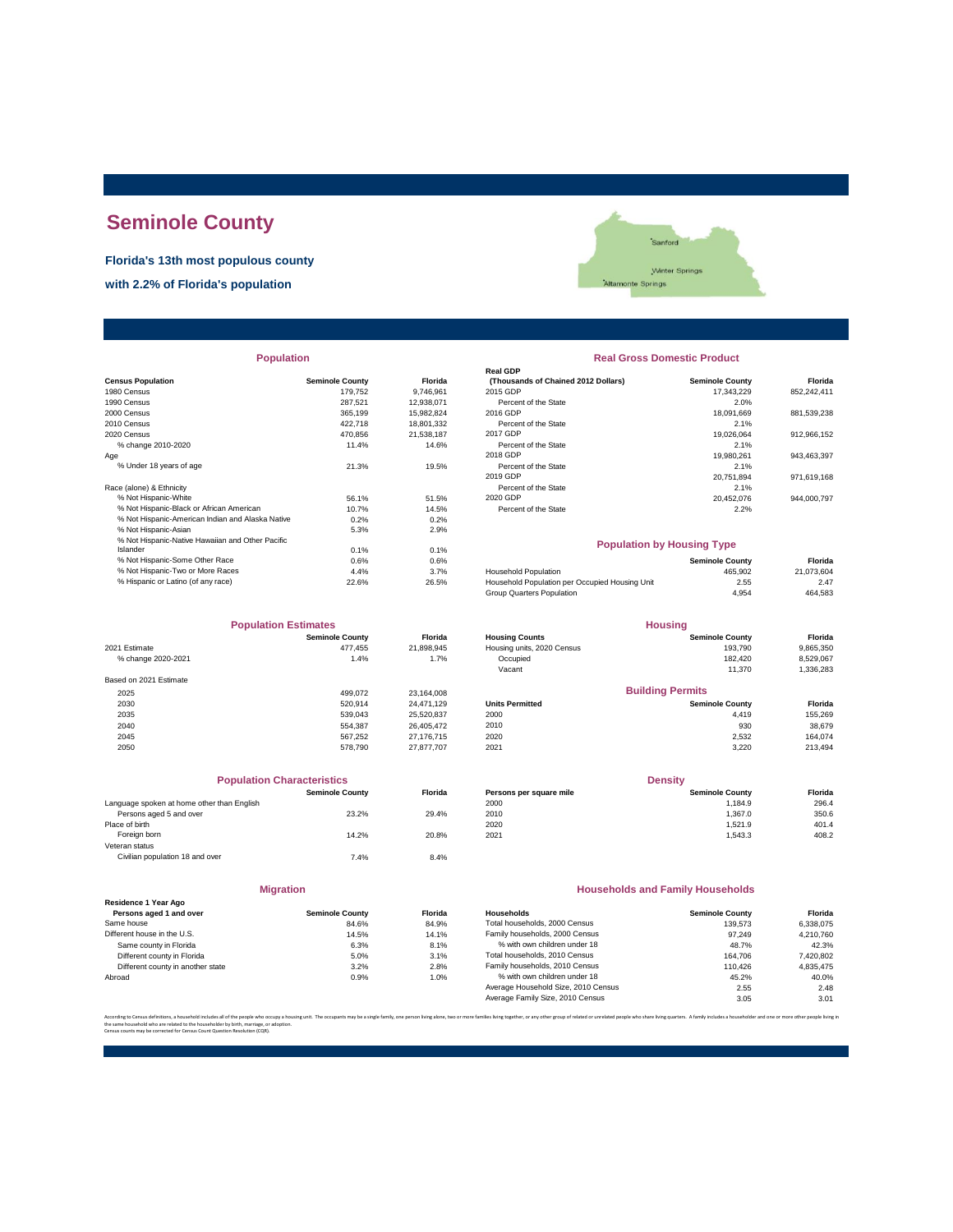## **Seminole County**

|                                                                              |                        |                 | <b>Employment and Labor Force</b>                               |                        |                      |
|------------------------------------------------------------------------------|------------------------|-----------------|-----------------------------------------------------------------|------------------------|----------------------|
| <b>Establishments</b>                                                        |                        |                 | <b>Establishments</b>                                           |                        |                      |
| 2020                                                                         | <b>Seminole County</b> | Florida         | % of All Industries, 2020                                       | <b>Seminole County</b> | Florida              |
| All industries                                                               | 16,396                 | 763,854         | All industries                                                  | 16,396                 | 763,854              |
| Natural Resource & Mining                                                    | 47                     | 5,514           | Natural Resource & Mining                                       | 0.3%                   | 0.7%                 |
| Construction                                                                 | 1,914                  | 77,720          | Construction                                                    | 11.7%                  | 10.2%                |
| Manufacturing                                                                | 511                    | 21,822          | Manufacturing                                                   | 3.1%                   | 2.9%                 |
| Trade, Transportation and Utilities                                          | 2,957                  | 145,853         | Trade, Transportation and Utilities                             | 18.0%                  | 19.1%                |
| Information                                                                  | 296                    | 13,437          | Information                                                     | 1.8%                   | 1.8%                 |
| <b>Financial Activities</b>                                                  | 1,947                  | 83,911          | <b>Financial Activities</b>                                     | 11.9%                  | 11.0%                |
| Professional & Business Services                                             | 4,110                  | 187,348         | Professional & Business Services                                | 25.1%                  | 24.5%                |
| Education & Health Services                                                  | 1,911                  | 87,764          | <b>Education &amp; Health Services</b>                          | 11.7%                  | 11.5%                |
| Leisure and Hospitality                                                      | 1,239                  | 61,008          | Leisure and Hospitality                                         | 7.6%                   | 8.0%                 |
| Other Services                                                               | 1,158                  | 56,385          | Other Services                                                  | 7.1%                   | 7.4%                 |
| Government                                                                   | 80                     | 5,895           | Government                                                      | 0.5%                   | 0.8%                 |
|                                                                              |                        |                 |                                                                 |                        |                      |
| <b>Average Annual Employment</b>                                             |                        |                 | <b>Average Annual Wage</b>                                      |                        |                      |
| % of All Industries, 2020                                                    | <b>Seminole County</b> | Florida         | 2020                                                            | <b>Seminole County</b> | Florida              |
| All industries<br>Natural Resource & Mining                                  | 192,351                | 8,453,489       | All industries<br>Natural Resource & Mining                     | \$53,868               | \$55,840             |
|                                                                              | 11.0%                  | 0.8%            |                                                                 | \$60,441               | \$37,710             |
| Construction                                                                 | 3.8%                   | 6.7%            | Construction                                                    | \$57,226               | \$55,840             |
| Manufacturing                                                                | 19.5%                  | 4.5%            | Manufacturing                                                   | \$48,586               | \$66,738             |
| Trade, Transportation and Utilities                                          | 2.7%                   | 20.6%           | Trade, Transportation and Utilities                             | \$88,953               | \$49,342             |
| Information<br><b>Financial Activities</b>                                   | 9.4%                   | 1.5%            | Information<br><b>Financial Activities</b>                      | \$72,971               | \$93,360             |
|                                                                              | 19.4%                  | 6.9%            |                                                                 | \$61,842               | \$84,295             |
| Professional & Business Services<br>Education & Health Services              | 12.6%                  | 16.1%           | Professional & Business Services<br>Education & Health Services | \$47,713               | \$68,218             |
| Leisure and Hospitality                                                      | 9.4%                   | 15.3%           |                                                                 | \$20,211               | \$55,099<br>\$27.694 |
| Other Services                                                               | 3.4%                   | 11.9%           | Leisure and Hospitality<br>Other Services                       | \$57,778               |                      |
| Government                                                                   | 0.1%                   | 3.0%            | Government                                                      | \$44,636               | \$41,131             |
| Industries may not add to the total due to confidentiality and unclassified. | 8.4%                   | 12.5%           |                                                                 | \$50,182               | \$58,821             |
|                                                                              |                        |                 |                                                                 |                        |                      |
| Labor Force as Percent of Population                                         |                        |                 |                                                                 |                        |                      |
| Aged 18 and Older                                                            | <b>Seminole County</b> | Florida         | <b>Unemployment Rate</b>                                        | <b>Seminole County</b> | Florida              |
| 2000                                                                         | 78.7%                  | 64.2%           | 2000                                                            | 3.1%                   | 3.8%                 |
| 2010                                                                         | 70.3%                  | 61.8%           | 2010                                                            | 10.3%                  | 10.8%                |
| 2020                                                                         | 63.6%                  | 58.6%           | 2020                                                            | 7.8%                   | 8.2%                 |
| 2021                                                                         | 64.9%                  | 59.0%           | 2021                                                            | 4.1%                   | 4.6%                 |
|                                                                              |                        |                 |                                                                 |                        |                      |
|                                                                              |                        |                 | <b>Income and Financial Health</b>                              |                        |                      |
| Personal Income (\$000s)                                                     | <b>Seminole County</b> | Florida         | Per Capita Personal Income                                      | <b>Seminole County</b> | Florida              |
| 2000                                                                         | \$11,684,311           | \$472,851,789   | 2000                                                            | \$31,805               | \$29,466             |
| 2010                                                                         | \$15,658,991           | \$732,457,478   | 2010                                                            | \$37,013               | \$38,865             |
| 2011                                                                         |                        | \$771,409,454   | 2011                                                            | \$38,164               | \$40,482             |
| % change 2010-11                                                             | \$16,272,492<br>3.9%   | 5.3%            | % change 2010-11                                                | 3.1%                   | 4.2%                 |
| 2012                                                                         | \$17,053,048           | \$800,551,723   | 2012                                                            | \$39,601               | \$41,475             |
| % change 2011-12                                                             | 4.8%                   | 3.8%            | % change 2011-12                                                | 3.8%                   | 2.5%                 |
| 2013                                                                         | \$17,320,752           | \$802,975,701   | 2013                                                            | \$39,759               | \$41,069             |
| % change 2012-13                                                             | 1.6%                   | 0.3%            | % change 2012-13                                                | 0.4%                   | $-1.0%$              |
| 2014                                                                         | \$18,328,135           | \$861,412,339   | 2014                                                            | \$41,506               | \$43,388             |
| % change 2013-14                                                             | 5.8%                   | 7.3%            | % change 2013-14                                                | 4.4%                   | 5.6%                 |
| 2015                                                                         | \$19,703,729           | \$919,834,894   | 2015                                                            | \$43,929               | \$45,493             |
| % change 2014-15                                                             | 7.5%                   | 6.8%            | % change 2014-15                                                | 5.8%                   | 4.9%                 |
| 2016                                                                         | \$20,303,531           | \$954,069,719   | 2016                                                            | \$44,499               | \$46,253             |
| % change 2015-16                                                             | 3.0%                   | 3.7%            | % change 2015-16                                                | 1.3%                   | 1.7%                 |
| 2017                                                                         | \$21,833,924           | \$1,023,131,116 | 2017                                                            | \$47,152               | \$48,774             |
| % change 2016-17                                                             | 7.5%                   | 7.2%            | % change 2016-17                                                | 6.0%                   | 5.5%                 |
| 2018                                                                         | \$23,145,289           | \$1,087,188,628 | 2018                                                            | \$49,435               | \$51,150             |
| % change 2017-18                                                             | 6.0%                   | 6.3%            | % change 2017-18                                                | 4.8%                   | 4.9%                 |
| 2019                                                                         | \$24,353,933           | \$1,139,799,293 | 2019                                                            | \$51,620               | \$53,034             |
| % change 2018-19                                                             | 5.2%                   | 4.8%            | % change 2018-19                                                | 4.4%                   | 3.7%                 |
| 2020                                                                         | \$25,322,104           | \$1,209,995,921 | 2020                                                            | \$53,403               | \$55,675             |
| % change 2019-20                                                             | 4.0%                   | 6.2%            | % change 2019-20                                                | 3.5%                   | 5.0%                 |
|                                                                              |                        |                 |                                                                 |                        |                      |
|                                                                              |                        |                 |                                                                 |                        |                      |
| Earnings by Place of Work (\$000s)                                           |                        |                 | <b>Median Income</b>                                            |                        |                      |
| 2000                                                                         | \$6,207,739            | \$308,751,767   | Median Household Income                                         | \$70,297               | \$57,703             |
| 2010                                                                         | \$8,868,017            | \$438,983,914   | Median Family Income                                            | \$85,246               | \$69,670             |
| 2011                                                                         | \$8,878,606            | \$450,498,606   |                                                                 |                        |                      |
| % change 2010-11                                                             | 0.1%                   | 2.6%            | Percent in Poverty, 2020                                        |                        |                      |
| 2012                                                                         | \$9,394,449            | \$468,410,475   | All ages in poverty                                             | 8.0%                   | 12.4%                |
| % change 2011-12                                                             | 5.8%                   | 4.0%            | Under age 18 in poverty                                         | 10.4%                  | 17.2%                |
| 2013                                                                         | \$9,839,100            | \$482,898,301   | Related children age 5-17 in families in poverty                | 10.1%                  | 16.5%                |
| % change 2012-13                                                             | 4.7%                   | 3.1%            |                                                                 |                        |                      |
| 2014                                                                         | \$10,466,049           | \$512,375,290   | <b>Personal Bankruptcy Filing Rate</b>                          |                        |                      |
| % change 2013-14                                                             | 6.4%                   | 6.1%            | (per 1,000 population)                                          | <b>Seminole County</b> | Florida              |
| 2015                                                                         | \$11,252,310           | \$544,408,719   | 12-Month Period Ending December 31, 2020                        | 1.75                   | 1.66                 |
| % change 2014-15                                                             | 7.5%                   | 6.3%            | 12-Month Period Ending December 31, 2021                        | 1.46                   | 1.38                 |
| 2016                                                                         | \$11,988,231           | \$569,769,284   | <b>State Rank</b>                                               | 10                     | NA                   |
| % change 2015-16                                                             | 6.5%                   | 4.7%            | NonBusiness Chapter 7 & Chapter 13                              |                        |                      |
| 2017                                                                         | \$12,999,147           | \$603,668,170   |                                                                 |                        |                      |
| % change 2016-17                                                             | 8.4%                   | 5.9%            | Workers Aged 16 and Over                                        | <b>Seminole County</b> | Florida              |
| 2018                                                                         | \$14,116,913           | \$639,620,451   | Place of Work in Florida                                        |                        |                      |
| % change 2017-18                                                             | 8.6%                   | 6.0%            | Worked outside county of residence                              | 43.6%                  | 18.1%                |
| 2019                                                                         | \$14,969,230           | \$671,553,148   | Travel Time to Work                                             |                        |                      |
| % change 2018-19                                                             | 6.0%                   | 5.0%            | Mean travel time to work (minutes)                              | 27.8                   | 27.9                 |
| 2020                                                                         | \$15,443,624           | \$688,764,753   |                                                                 |                        |                      |
| % change 2019-20                                                             | 3.2%                   | 2.6%            |                                                                 |                        |                      |